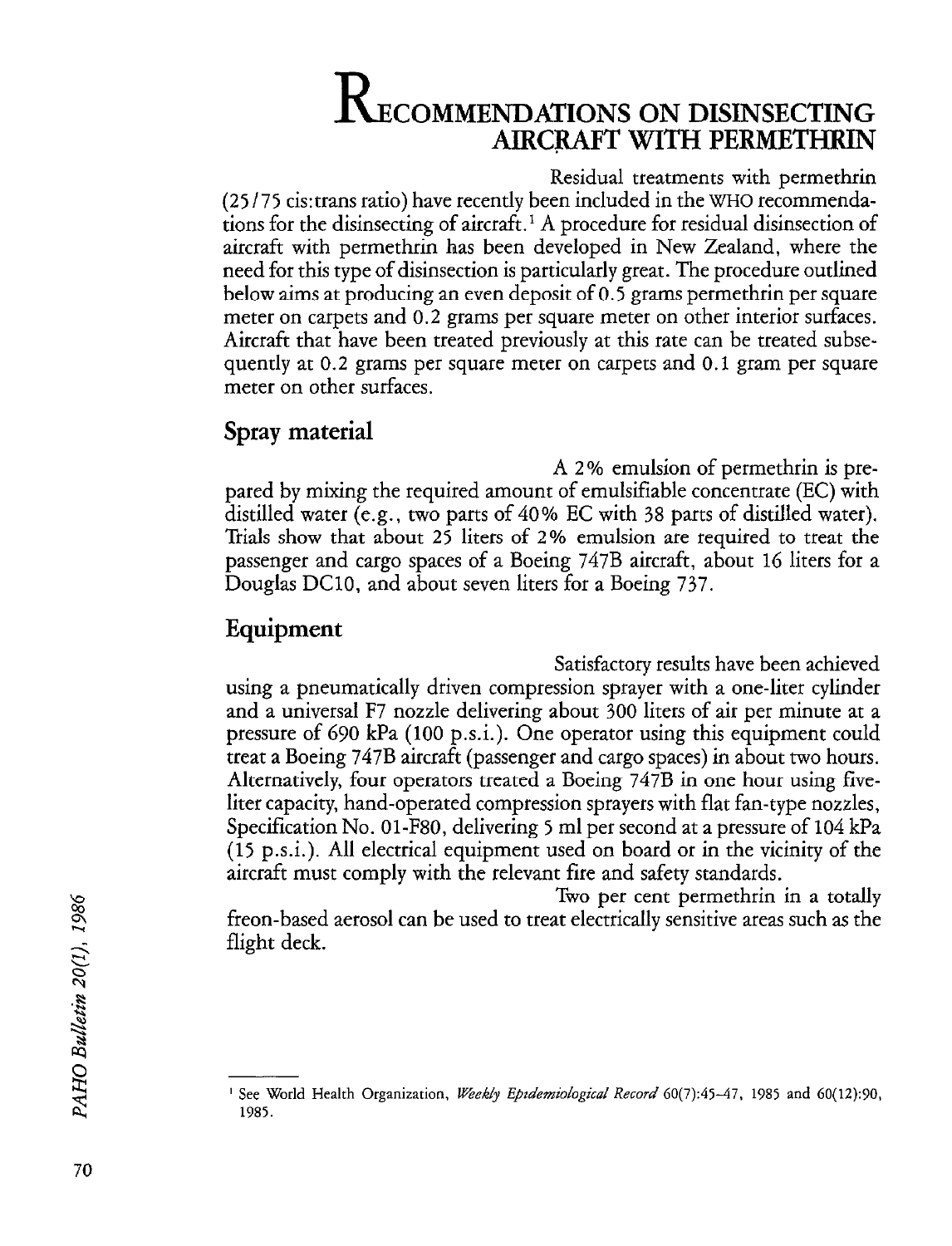## Method

Whichever equipment is used, it will need to be operated in such a way that it deposits the required amount of permethrin evenly over all surfaces of the passenger, crew, and cargo compartments. This can be achieved by measuring the output per second of the spray equipment (using an ordinary measuring cylinder) and then adjusting the rate of operation so as to cover a measured area of surface in the required time. For example, the 2 % emulsion needs to be applied at the rate of 10 ml per square meter to deposit 0.2 gram of permethrin per square meter. If the spray equipment is adjusted to deliver 10 ml per second, the correct deposit will be achieved if spraying is carried out so as to cover one square meter per second. To ensure even coverage, it is best to practice on a suitable flat surface (e.g., glass) where the spray pattern can be seen easily.

The aim is to achieve an even pattern of close droplets on all surfaces, not necessarily to achieve total cover, and certainly not to produce runoff.

## Treating an aircraft

Prepare the aircraft by opening and clearing all lockers, cupboards, storage units, etc., and drawing all curtains and window-blinds. Remove carpet covers if present.

Spray all surfaces of the passenger, crew, and cargo compartments, including ceilings, walls, lockers, curtains, carpets, etc. Spray toilets, galleys, and wall areas behind curtains. Spray both sides of doors and locker lids. At the end of the operation, respray the carpets. After spraying is completed, air-conditioning packs should be run for at least an hour to clear the air of the volatile components of the spray. Mirrors and some other surfaces may need to be cleaned of spray deposit. The treatment should be repeated so as to replenish the insecticide film whenever it is wiped off or loss of biological efficacy is shown by bioassay tests, but in any case the plane should be completely resprayed at intervals of not over four weeks.

It is desirable that replacement carpeting and seat covers should be treated at the appropriate rate and allowed to dry before being placed in storage. (Under normal storage conditions the treatment will remain effective for up to six months.) This will guard against the possibility of untreated fabrics being used to replace fabrics removed in the interval between routine sprays.

Treatment must be carried out to the satisfaction of an authorized offrcer of the appropriate government authority, who may then issue a certificate (see below) that becomes part of the documentation of the aircraft, and should be shown to health authorities together with the health part of the Aircraft General Declaration: